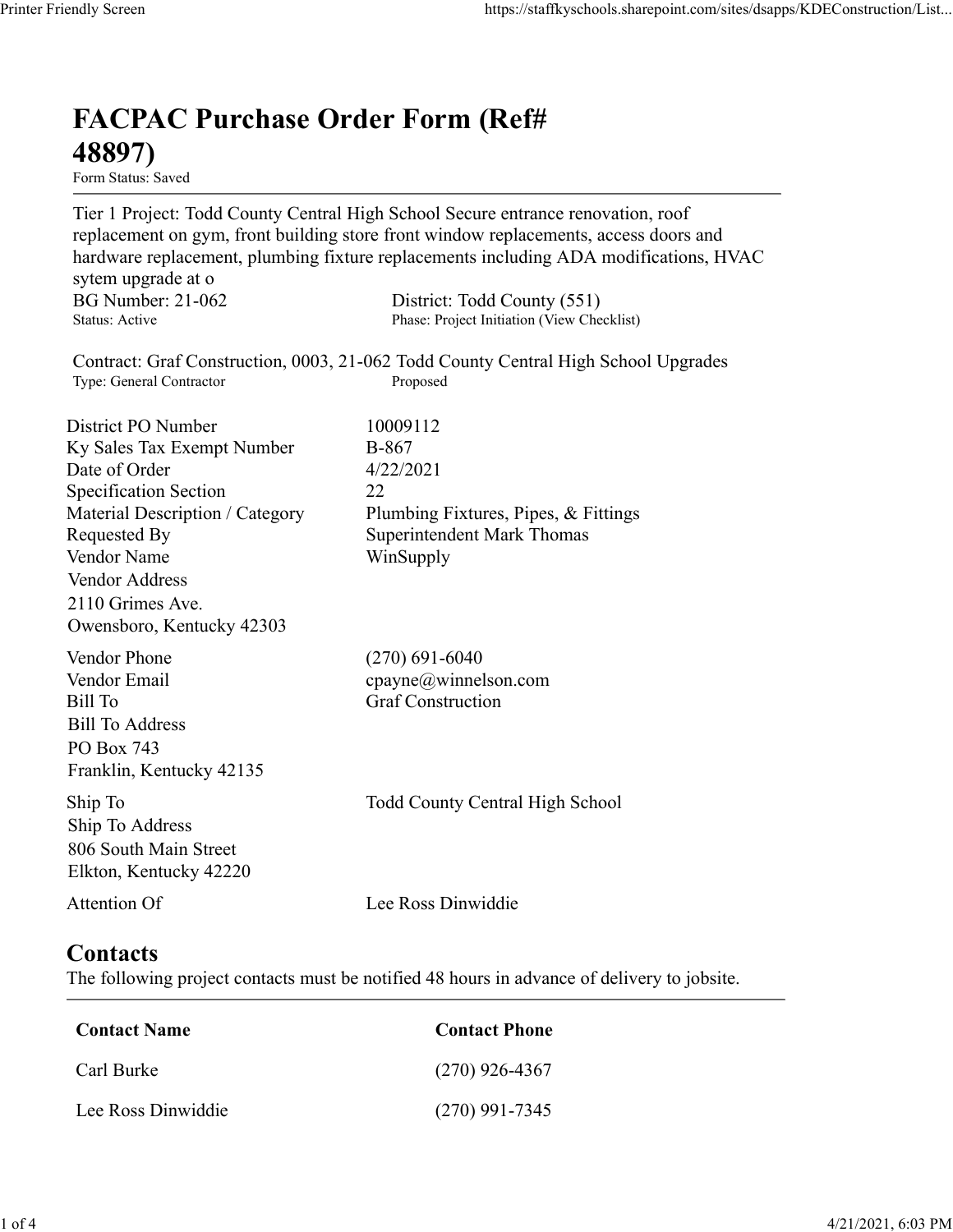## **Materials**

| endly Screen                                                                                                                                                                                                               |                              |              | https://staffkyschools.sharepoint.com/sites/dsapps/KDEConstruction/List |              |
|----------------------------------------------------------------------------------------------------------------------------------------------------------------------------------------------------------------------------|------------------------------|--------------|-------------------------------------------------------------------------|--------------|
| <b>Materials</b><br>Furnish the necessary materials to complete the following bid package(s) / specification<br>section(s) in its entirety. All materials shall be in accordance with the requirements of the<br>Contract. |                              |              |                                                                         |              |
| <b>Item Description</b>                                                                                                                                                                                                    | <b>Item</b><br><b>Number</b> | Quantity     | <b>Unit Price</b>                                                       | <b>Total</b> |
| Plumbing Fixtures, Pipes, &<br>Fittings                                                                                                                                                                                    | $\mathbf{1}$                 | $\mathbf{1}$ | \$25,500.00                                                             | \$25,500.00  |
|                                                                                                                                                                                                                            |                              |              | Purchase Order Total:                                                   | \$25,500.00  |
| <b>Authorization</b>                                                                                                                                                                                                       |                              |              |                                                                         |              |
| <b>Owner Authorization Date</b><br>Vendor Authorization Date                                                                                                                                                               | 4/22/2021<br>4/22/2021       |              |                                                                         |              |
|                                                                                                                                                                                                                            |                              |              |                                                                         |              |

| <b>Owner Authorization Date</b> | 4/22/202 |
|---------------------------------|----------|
| Vendor Authorization Date       | 4/22/202 |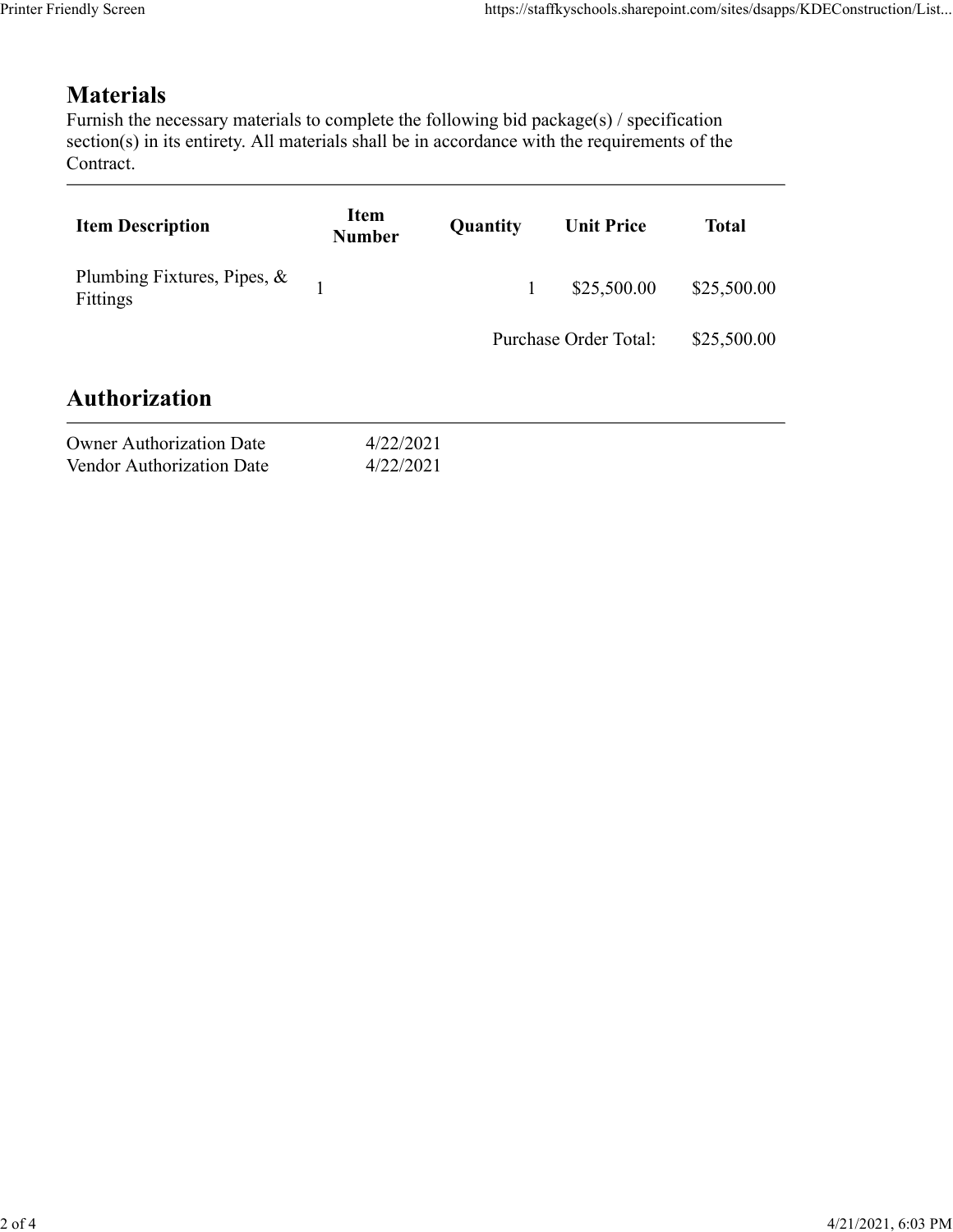| Printer Friendly Screen                                                                                                                                                                                                                                                                                                                                                                                                                                 | https://staffkyschools.sharepoint.com/sites/dsapps/KDEConstruction/List |
|---------------------------------------------------------------------------------------------------------------------------------------------------------------------------------------------------------------------------------------------------------------------------------------------------------------------------------------------------------------------------------------------------------------------------------------------------------|-------------------------------------------------------------------------|
| Purchase Order Signature Page (Online Form Ref# 48897)                                                                                                                                                                                                                                                                                                                                                                                                  |                                                                         |
|                                                                                                                                                                                                                                                                                                                                                                                                                                                         |                                                                         |
| Vendor                                                                                                                                                                                                                                                                                                                                                                                                                                                  | Date                                                                    |
| Owner                                                                                                                                                                                                                                                                                                                                                                                                                                                   | Date                                                                    |
| <b>Terms and Conditions</b>                                                                                                                                                                                                                                                                                                                                                                                                                             |                                                                         |
| 1. Drawings, catalogs, cut sheets, or samples shall be submitted for approval.<br>2. All invoices shall be sent to the contractor/subcontractor designated on the purchase<br>order for approval. No invoices shall be sent directly to the Board of Education<br>(Owner) for payment.<br>3. All invoices shall reference the purchase order number.                                                                                                    |                                                                         |
| 4. No change in, modification of, or revision of this order shall be valid unless in writing<br>and signed by the Owner.                                                                                                                                                                                                                                                                                                                                |                                                                         |
| 5. Vendor agrees to observe and comply with all applicable federal, state and locals laws,<br>rules, ordinances and regulations in performance of this order.<br>6. Vendor shall not assign this order or any right hereunder without first having obtained<br>the written consent of the Owner.<br>7. Deliveries are to be made in accordance with the Owner's schedule, as directed by the                                                            |                                                                         |
| General Contractor (GC), Construction Manager (CM) or Qualified Provider (QP).<br>8. The Owner may cancel this purchase order in whole or in part in the event that the<br>vendor fails or refuses to deliver any of the items purchased, within the time provided,<br>or otherwise violates any of the conditions of this purchase order, or if it becomes<br>evident that the vendor is not providing materials in accordance with the specifications |                                                                         |
| or with such diligence as to permit delivery on or before the delivery date.<br>9. The vendor agrees to deliver the items to the supplied hereunder free and clear of all<br>liens, encumbrances and claims.<br>10. If any of the goods covered under this purchase order are found to be defective in<br>material or workmanship, or otherwise not in conformity with the requirements of this                                                         |                                                                         |
| order, the Owner, in addition to the other rights which it may have under warranty or<br>otherwise, shall have the right to reject the same or require that such articles or<br>materials be corrected or replaced promptly with satisfactory materials or<br>workmanship.                                                                                                                                                                              |                                                                         |
| 11. By acknowledging receipt of this order, by performing the designated work or any                                                                                                                                                                                                                                                                                                                                                                    |                                                                         |